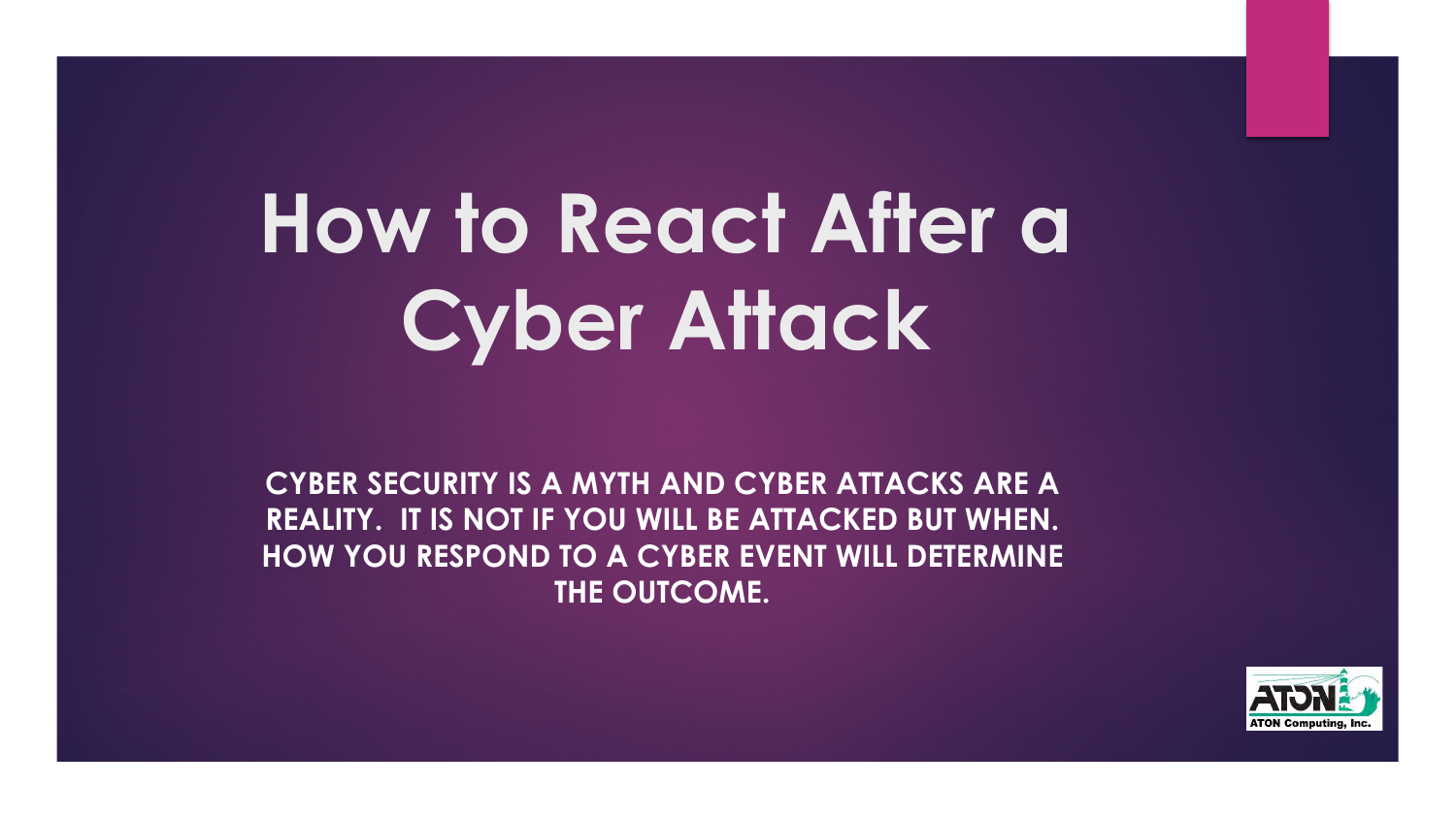# **You can be protected but never safe**

- **Introduction**
- $\blacktriangleright$  **MEL priorities**
- **IT priorities**

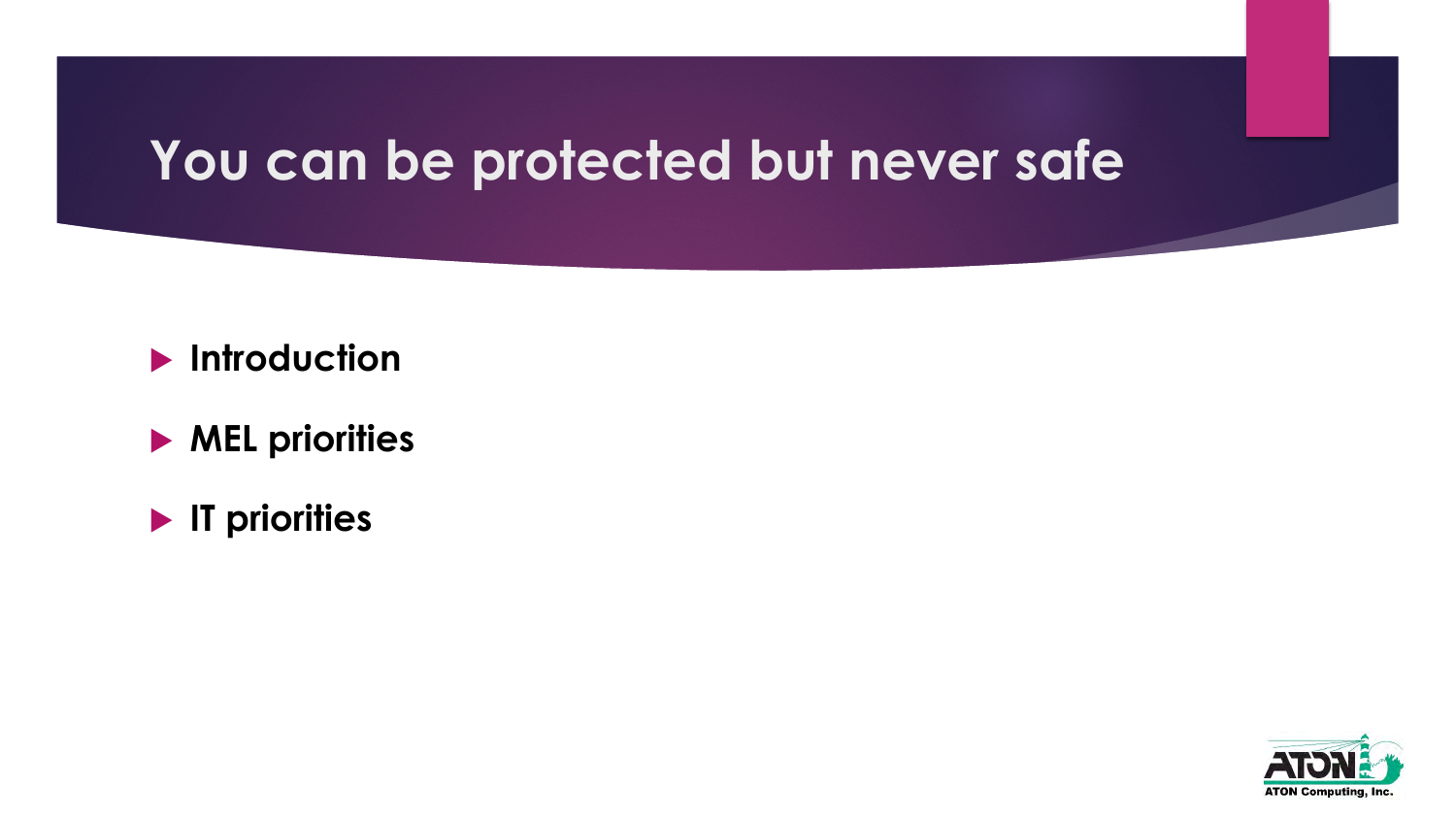### **Be Proactive**

- **Develop an Information Security Management Plan**
- **In-house team (CERT)**
- **Dutsourced expertise**
- u **SOPs**



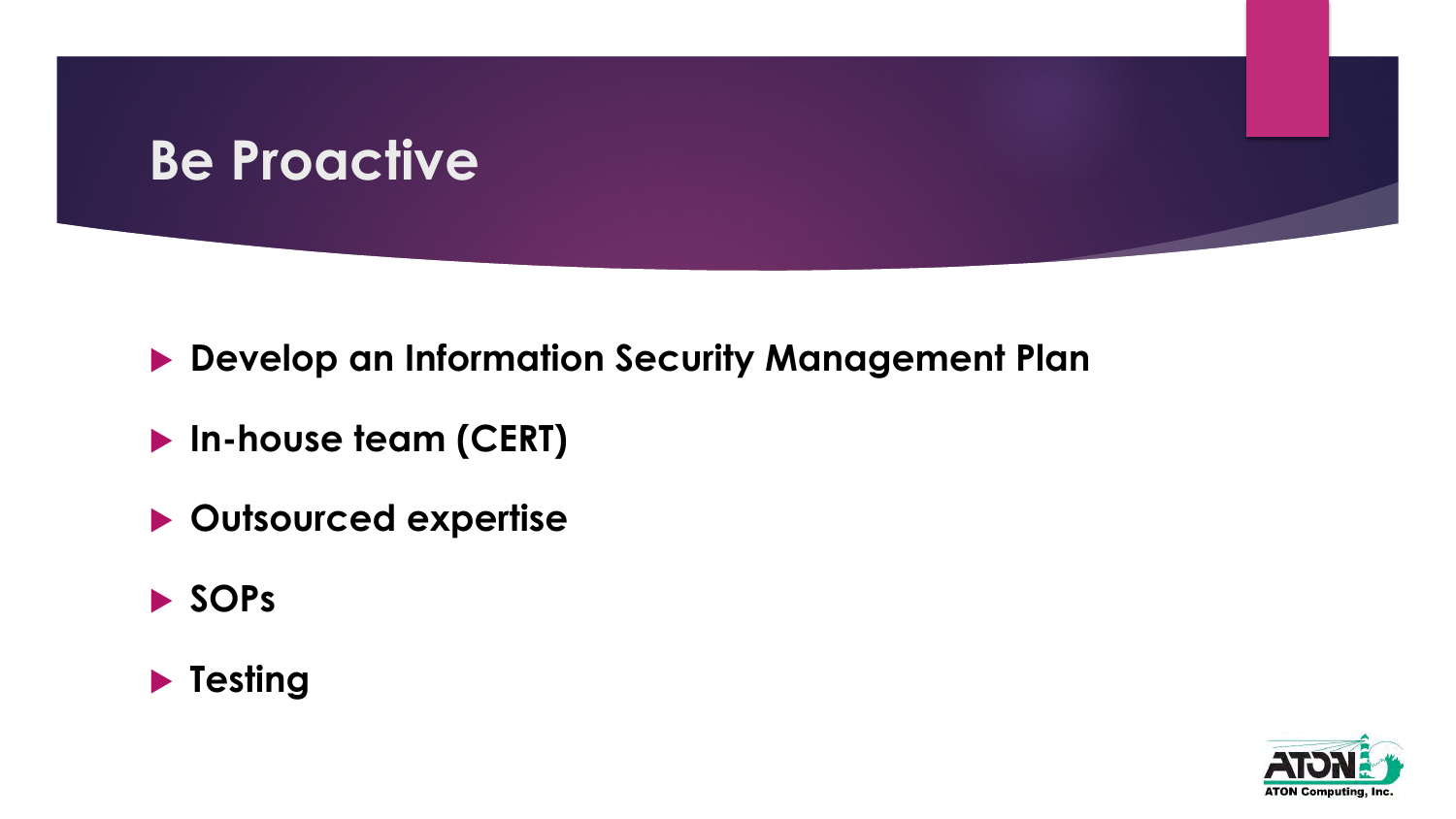# **You've been hacked!**





**Recover from the attack** 



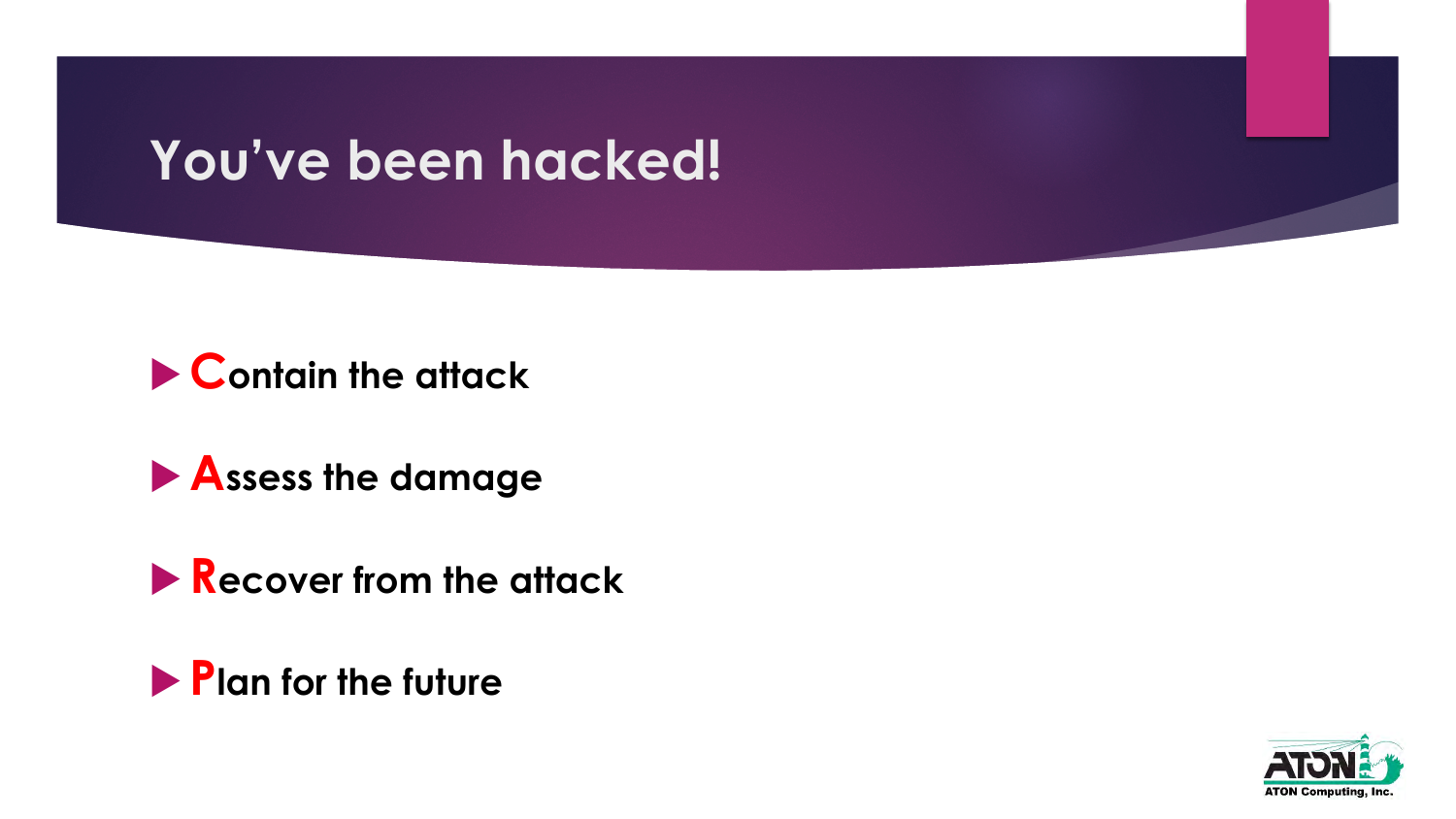# **Contain the attack**

- **► Contact the CERT team leader or**
- ▶ Contact Tech Support follow their instructions
- **In It also late the infected computer from the Network**
- **Example 2 Disconnect the network cable**
- **Example 1 Shutdown the wireless network connection**
- ▶ Last resort turn-off the PC

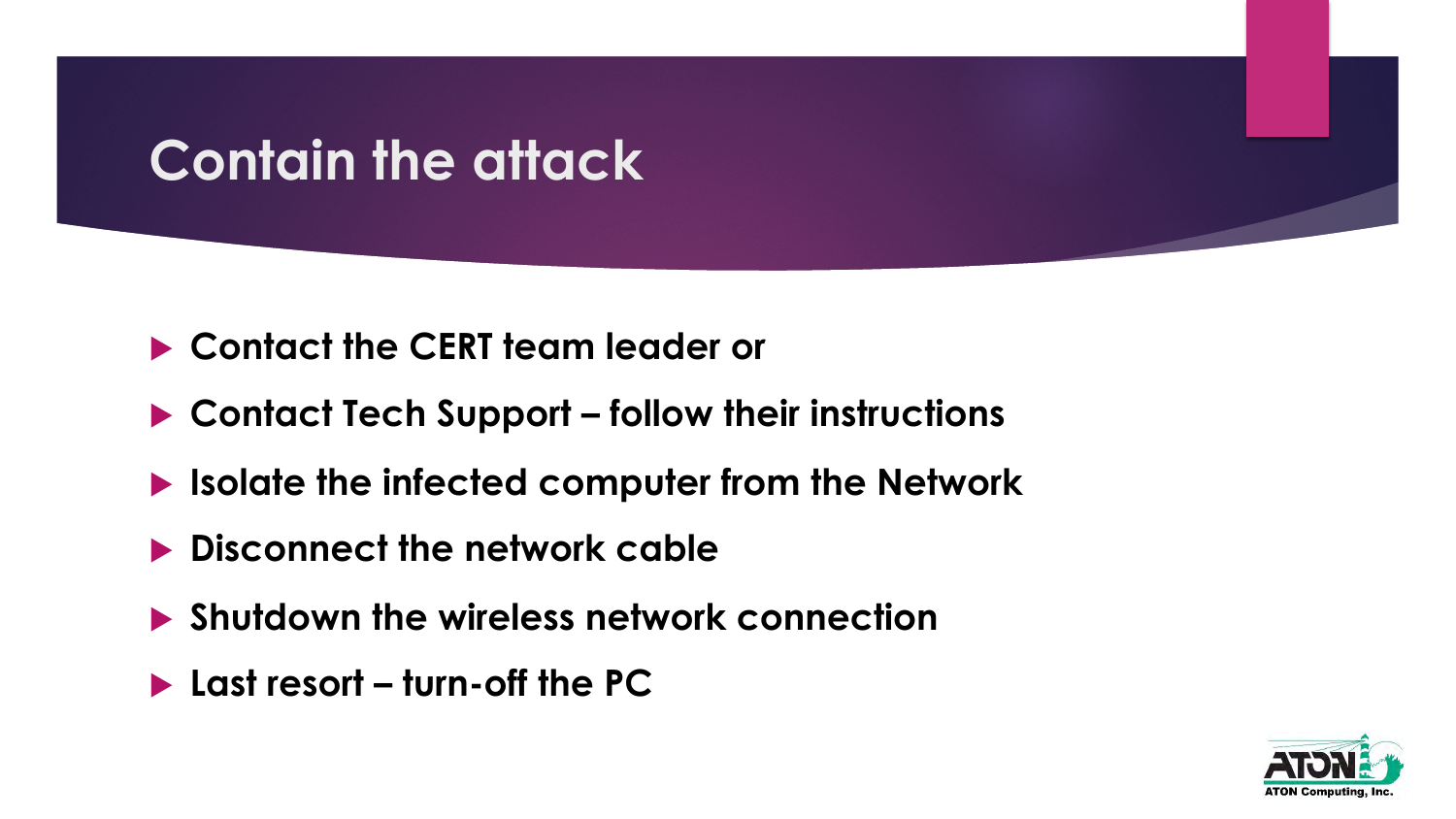# **Assess the damage**

- **Local computer issue only?**
- **EXECUTE: Website access issues?**
- u **Shared data unavailable Ransomware?**
- **Network-wide security breach?**
- **Data theft?**

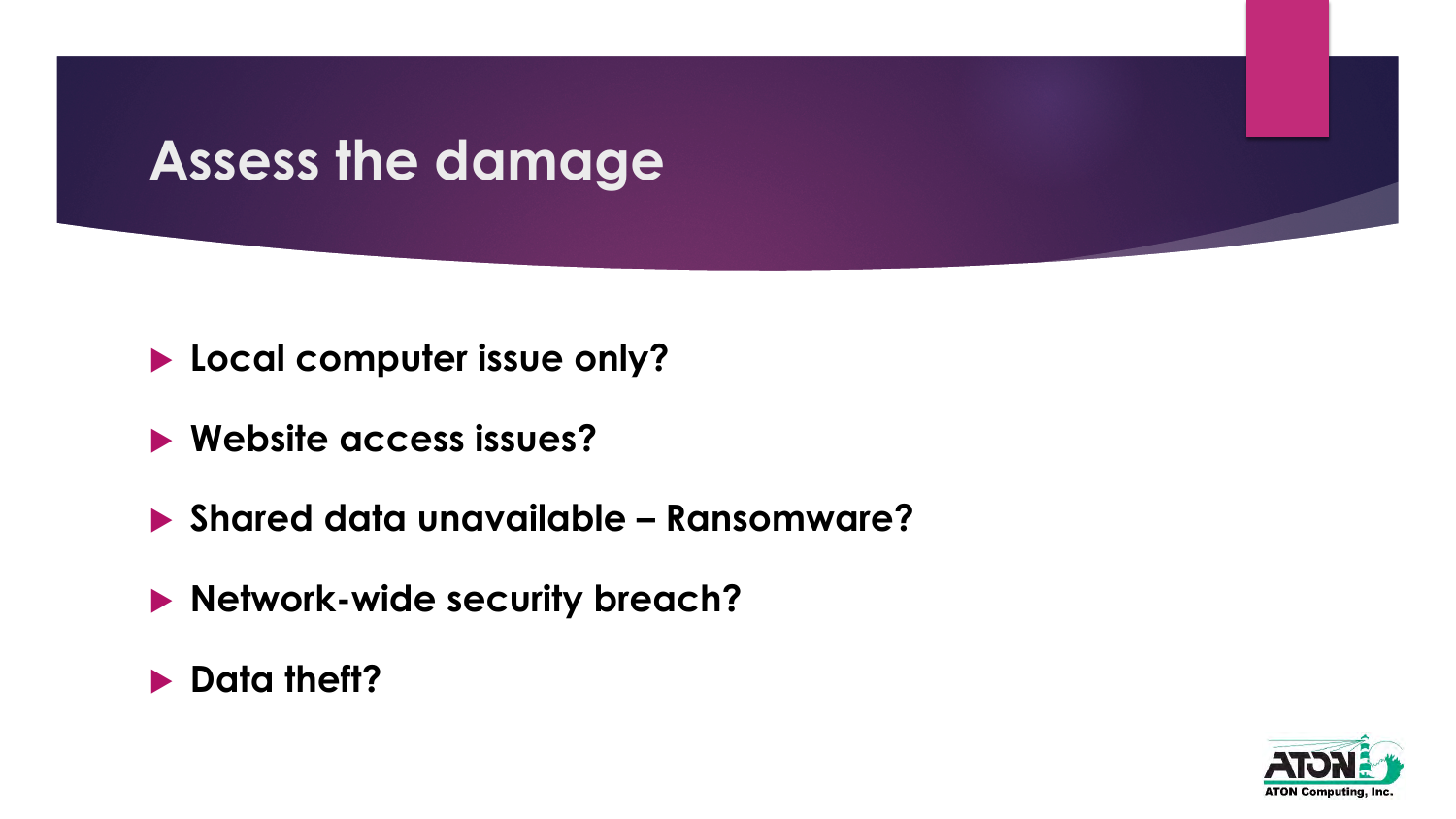#### **Recovery steps**

- **Restore data from backups**
- **Repair/replace hardware/software**
- **Report incident to authorities**

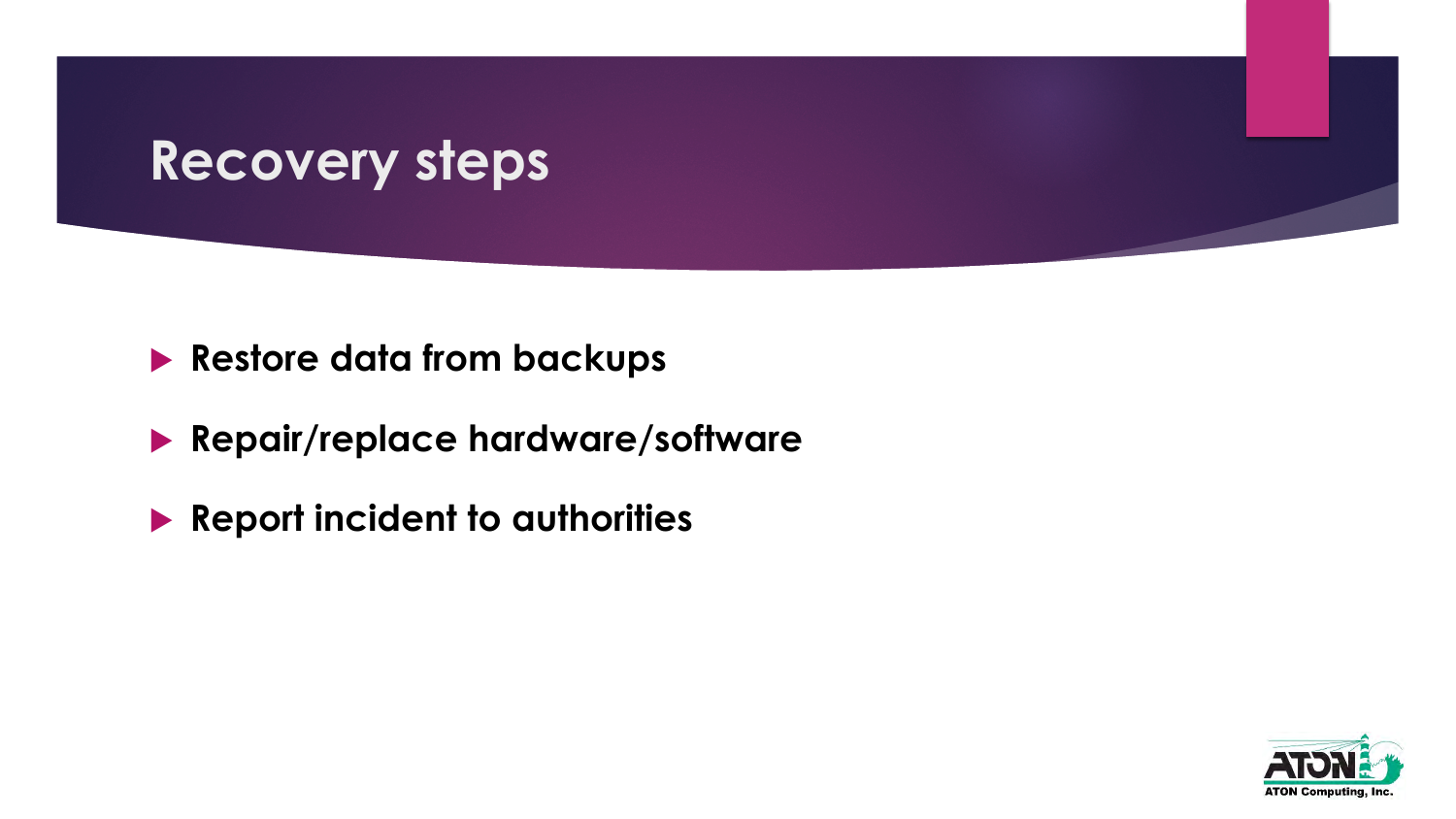# **Plan for the future**

#### **Review the event**

- **IDENTIFY ATTER STATES FOR IMPROVEMENT**
- **Implement upgrades**
- $\blacktriangleright$  **Update the Response plan**

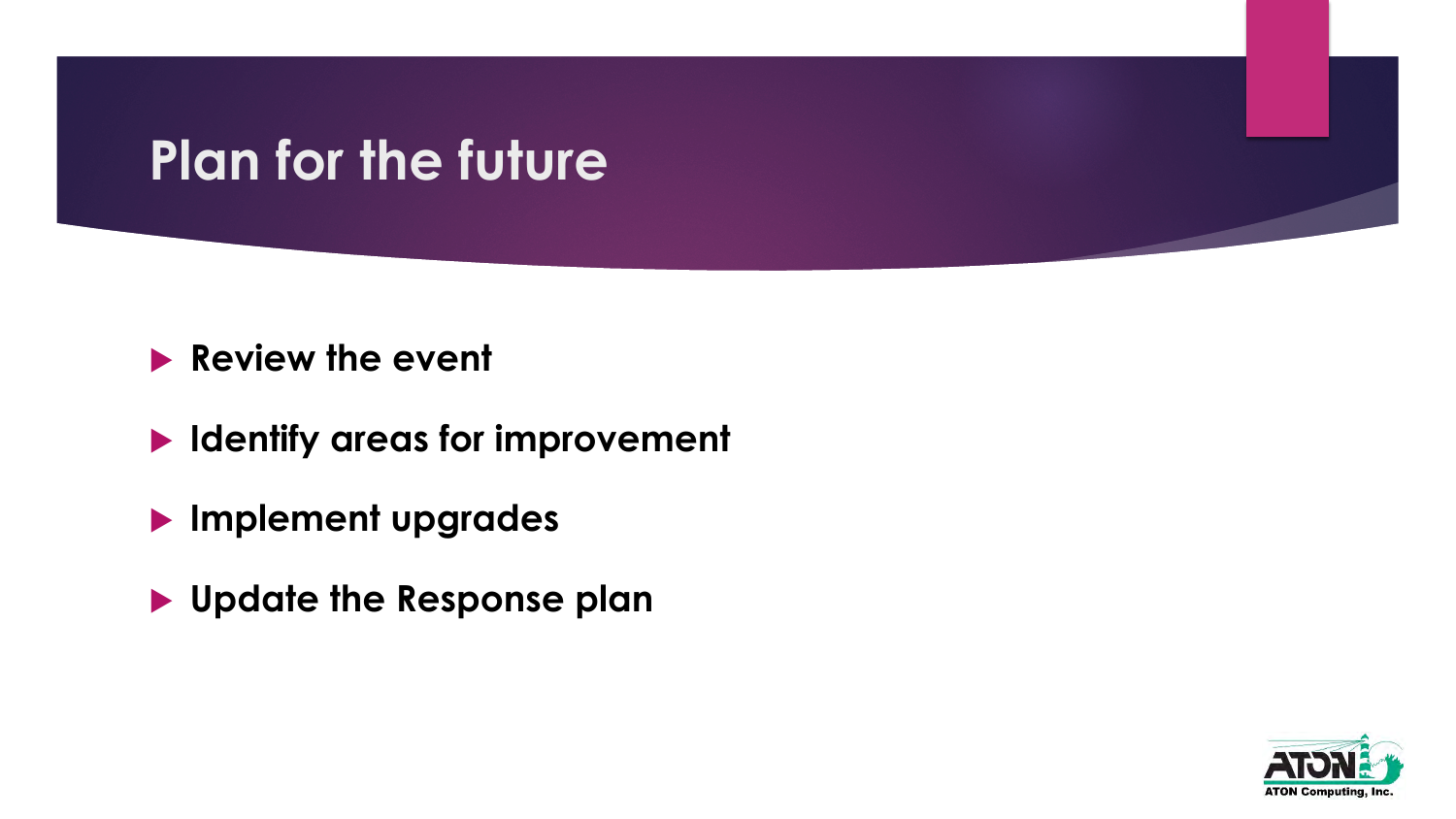# **Case study - Ransomware**

- **Monday morning attack**
- **Immediate isolation of symptomatic PC**
- **IDENTIFIED THE SCOPE OF ENCRYPTION**
- **Figure 1 > The remediation process**
- **Four days later**
- **E** What we learned

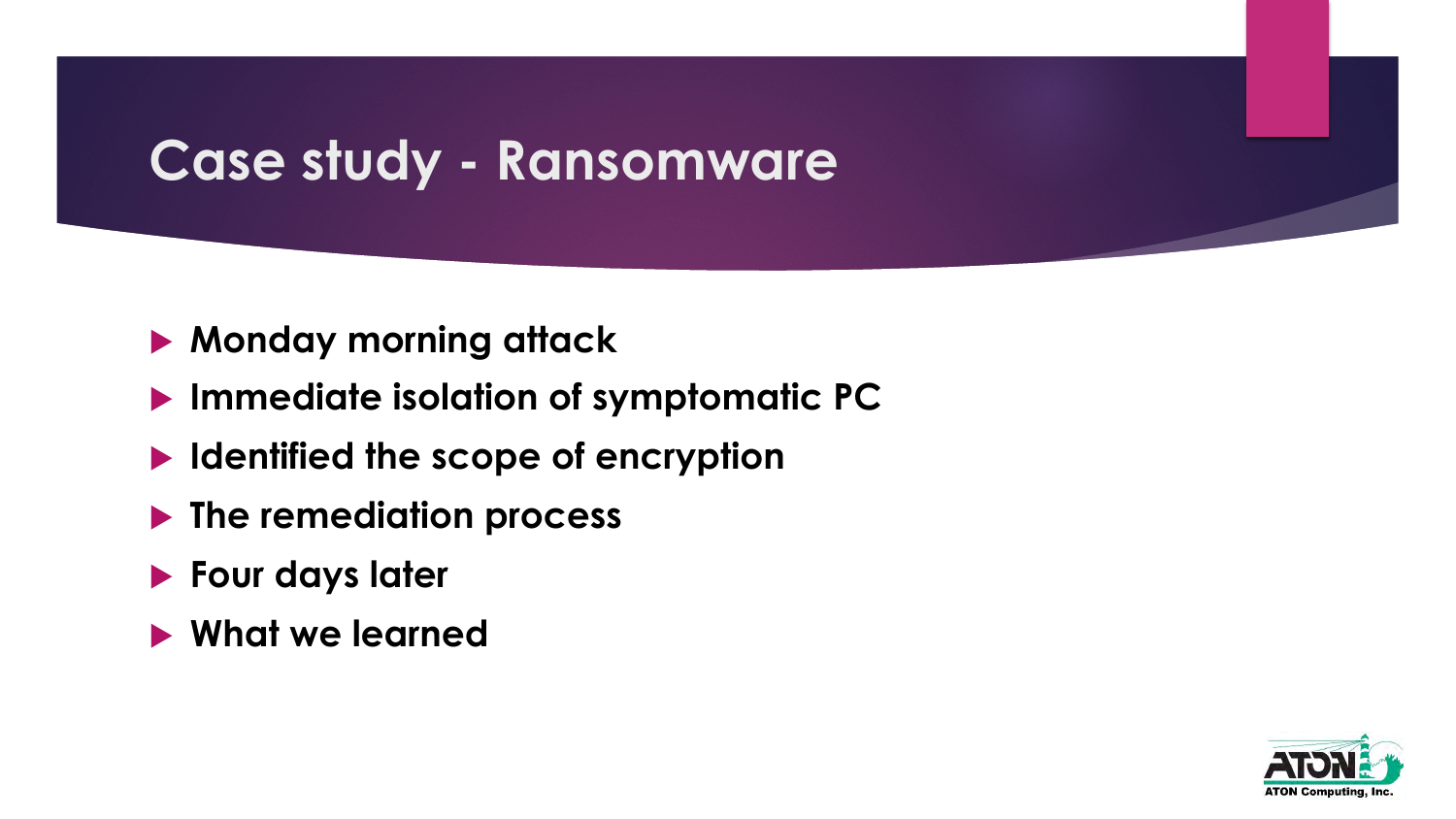# **Outside resources**

- ▶ United States Computer Emergency Readiness Team (US-CERT) **Collaboration groups and programs to facilitate information and resource sharing on cybersecurity issues**
- ▶ Multi-State Information Sharing and Analysis Center (MS-ISAC) **Cyber threat prevention, protection, response, and recovery for the nation's state, local, territorial and tribal (SLTT) governments.**
- ▶ New Jersey Cybersecurity & Communications Integration Cell (NJCCIC) **www.cyber.nj.gov is the State's one-stop shop for cybersecurity information sharing, threat analysis, and incident reporting.**
- ▶ National Institute of Standards and Technology (NIST) **Share best practices through the Federal Agency Security Practices.**